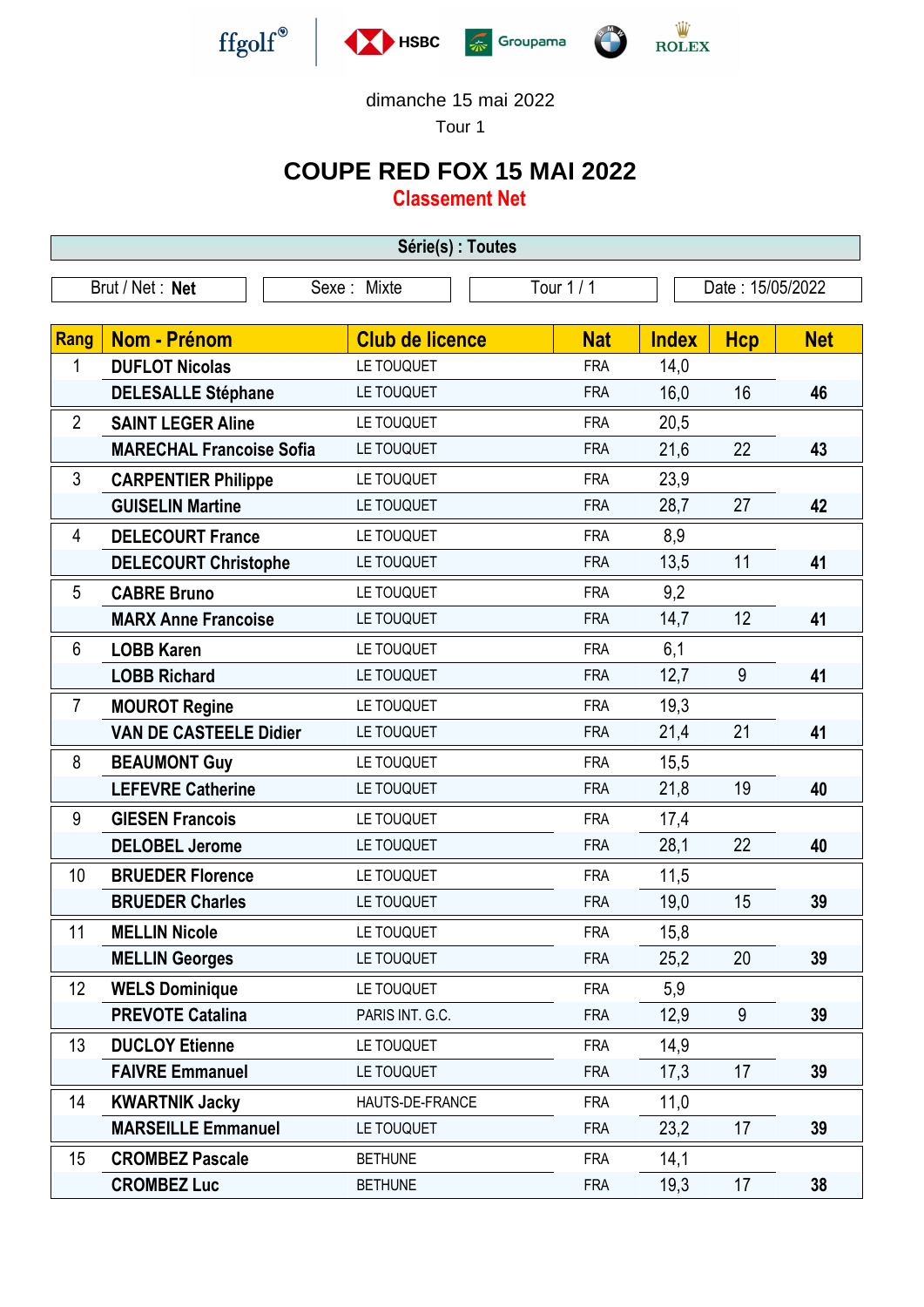| Rang | <b>Nom - Prénom</b>              | <b>Club de licence</b> | <b>Nat</b> | <b>Index</b> | <b>Hcp</b>     | <b>Net</b> |
|------|----------------------------------|------------------------|------------|--------------|----------------|------------|
| 16   | <b>TIRY Bertrand</b>             | LE TOUQUET             | <b>FRA</b> | 12,8         |                |            |
|      | <b>TIRY Valérie</b>              | LE TOUQUET             | <b>FRA</b> | 26,2         | 19             | 38         |
| 17   | <b>POUTIGNAT Fabienne</b>        | LE TOUQUET             | <b>FRA</b> | 8,0          |                |            |
|      | <b>CARAU Guy</b>                 | LE TOUQUET             | <b>FRA</b> | 23,4         | 15             | 37         |
| 18   | <b>SAVIO Vincent</b>             | LE TOUQUET             | <b>FRA</b> | 18,4         |                |            |
|      | <b>SAVIO Julien</b>              | LE TOUQUET             | <b>FRA</b> | 27,3         | 23             | 36         |
| 19   | <b>VAN DE CASTEELE Muriel</b>    | LE TOUQUET             | <b>FRA</b> | 21,2         |                |            |
|      | <b>MARECHAL Denis</b>            | LE TOUQUET             | <b>FRA</b> | 28,5         | 24             | 35         |
| 20   | <b>MONROY Caroline</b>           | LE TOUQUET             | <b>FRA</b> | 10,9         |                |            |
|      | <b>CAMBIER Bernard</b>           | LE TOUQUET             | <b>FRA</b> | 14,7         | 13             | 35         |
| 21   | <b>DELDICQUE Thierry</b>         | <b>HARDELOT</b>        | <b>FRA</b> | 17,6         |                |            |
|      | <b>DELDICQUE Pascale</b>         | <b>HARDELOT</b>        | <b>FRA</b> | 24,4         | 21             | 35         |
| 22   | <b>CARUSO Carmelo</b>            | LE TOUQUET             | <b>FRA</b> | 3,5          |                |            |
|      | <b>DEWANDELEER Stephane</b>      | LE TOUQUET             | <b>FRA</b> | 5,6          | 4              | 35         |
| 23   | <b>LESUR Stephane</b>            | LE TOUQUET             | <b>FRA</b> | 19,1         |                |            |
|      | <b>LESUR Delphine</b>            | LE TOUQUET             | <b>FRA</b> | 28,7         | 24             | 35         |
| 24   | <b>VERRIEZ Dominique</b>         | LE TOUQUET             | <b>FRA</b> | 11,0         |                |            |
|      | <b>LEFRANT Anne</b>              | LE TOUQUET             | <b>FRA</b> | 13,1         | 12             | 33         |
| 25   | <b>TIRY Nathalie</b>             | LE TOUQUET             | <b>FRA</b> | 19,8         |                |            |
|      | <b>TIRY Philippe</b>             | LE TOUQUET             | <b>FRA</b> | 23,0         | 22             | 33         |
| 26   | <b>SELLIER Jacques</b>           | LE TOUQUET             | <b>FRA</b> | 19,8         |                |            |
|      | <b>SELLIER Patricia</b>          | LE TOUQUET             | <b>FRA</b> | 21,1         | 22             | 33         |
| 27   | <b>HAPPE Dominique</b>           | LE TOUQUET             | <b>FRA</b> | 26,1         |                |            |
|      | <b>MERCIER Anne-Marie</b>        | LE TOUQUET             | <b>FRA</b> | 26,2         | 27             | 32         |
| 28   | <b>MERLIER Tess</b>              | LE TOUQUET             | <b>FRA</b> | 23,0         |                |            |
|      | <b>DEVILDER Nadia</b>            | LE TOUQUET             | <b>FRA</b> | 28,9         | 26             | 32         |
| 29   | <b>LORRIAUX Marie Noëlle</b>     | LE TOUQUET             | <b>FRA</b> | 26,8         |                |            |
|      | <b>LEROY Frederic</b>            | LE TOUQUET             | <b>FRA</b> | 31,8         | 27             | 31         |
| 30   | <b>DROSSAERT Jacques</b>         | LE TOUQUET             | <b>FRA</b> | 17,9         |                |            |
|      | <b>LEFEVRE Marie</b>             | LE TOUQUET             | <b>FRA</b> | 19,5         | 20             | 31         |
| 31   | <b>DESROUSSEAUX Teddy</b>        | LE TOUQUET             | <b>FRA</b> | $+1,7$       |                |            |
|      | <b>PENEZ Jules</b>               | LE TOUQUET             | <b>FRA</b> | 11,2         | $\mathfrak{Z}$ | 31         |
| 32   | <b>WALLAERT Didier</b>           | HAUTS-DE-FRANCE        | <b>FRA</b> | 15,0         |                |            |
|      | <b>WALLAERT Carole</b>           | LE TOUQUET             | <b>FRA</b> | 22,1         | 19             | 31         |
| 33   | <b>BOIVIN Daniel</b>             | LE TOUQUET             | <b>FRA</b> | 16,2         |                |            |
|      | <b>DUPONT DELPECH Catherine</b>  | LE TOUQUET             | <b>FRA</b> | 19,3         | 18             | 31         |
| 34   | <b>PLAIS-COTREL Marie-Hélène</b> | LE TOUQUET             | <b>FRA</b> | 18,3         |                |            |
|      | <b>FLIPO Pierre-Marie</b>        | LE TOUQUET             | <b>FRA</b> | 21,2         | 20             | 31         |
| 35   | <b>BAR Marie Odile</b>           | LE TOUQUET             | <b>FRA</b> | 29,5         |                |            |
|      | <b>BONIN Anne</b>                | LE TOUQUET             | <b>FRA</b> | 33,2         | 30             | 31         |